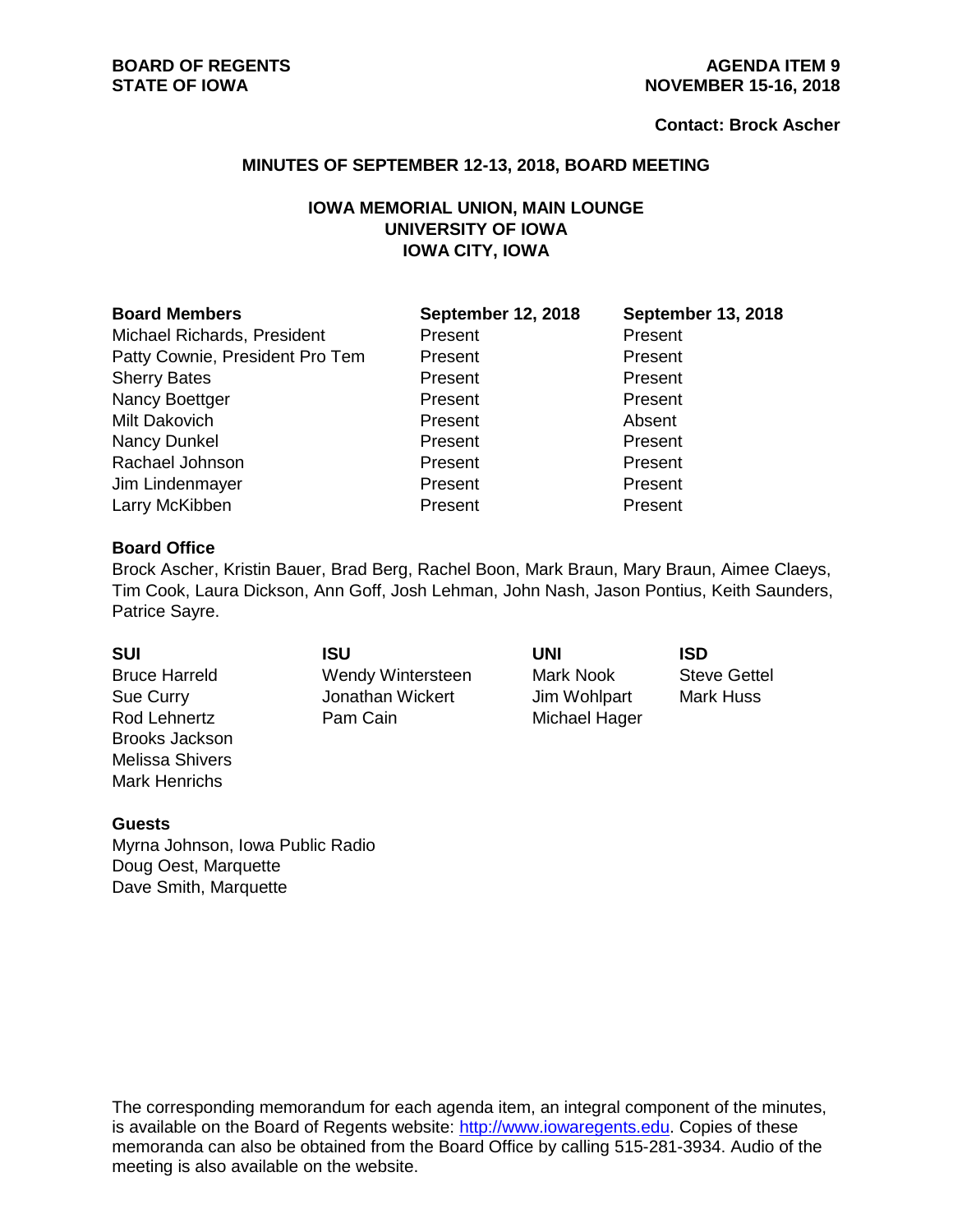### **BOARD OF REGENTS**<br> **BOARD OF REGENTS**<br> **BOARD OF IOWA**<br> **BOARD OF IOWA STATE OF IOWA**

# **September 12, 2018**

*The Property and Facilities Committee met at 11 a.m. The Academic Affairs Committee met at 1 p.m. The Investment and Finance Committee met at 2:17 p.m.*

### **Call to Order for September 12, 2018**

President Richards called the meeting to order at 2:42 p.m.

### **Roll Call:**

|         | <b>Bates</b> | <b>Boettger</b> | Cownie | Dakovich | Dunkel | Johnson | Lindenmayer | McKibben | <b>Richards</b> |
|---------|--------------|-----------------|--------|----------|--------|---------|-------------|----------|-----------------|
| Present |              |                 |        |          |        |         |             |          |                 |
| Absent  |              |                 |        |          |        |         |             |          |                 |

# *The Audit and Compliance Committee met at 2:42 p.m.*

*The University of Iowa Hospitals and Clinics Committee met at 3:50 p.m.*

### **Adjourn**

President Richards adjourned the meeting at 4:38 p.m.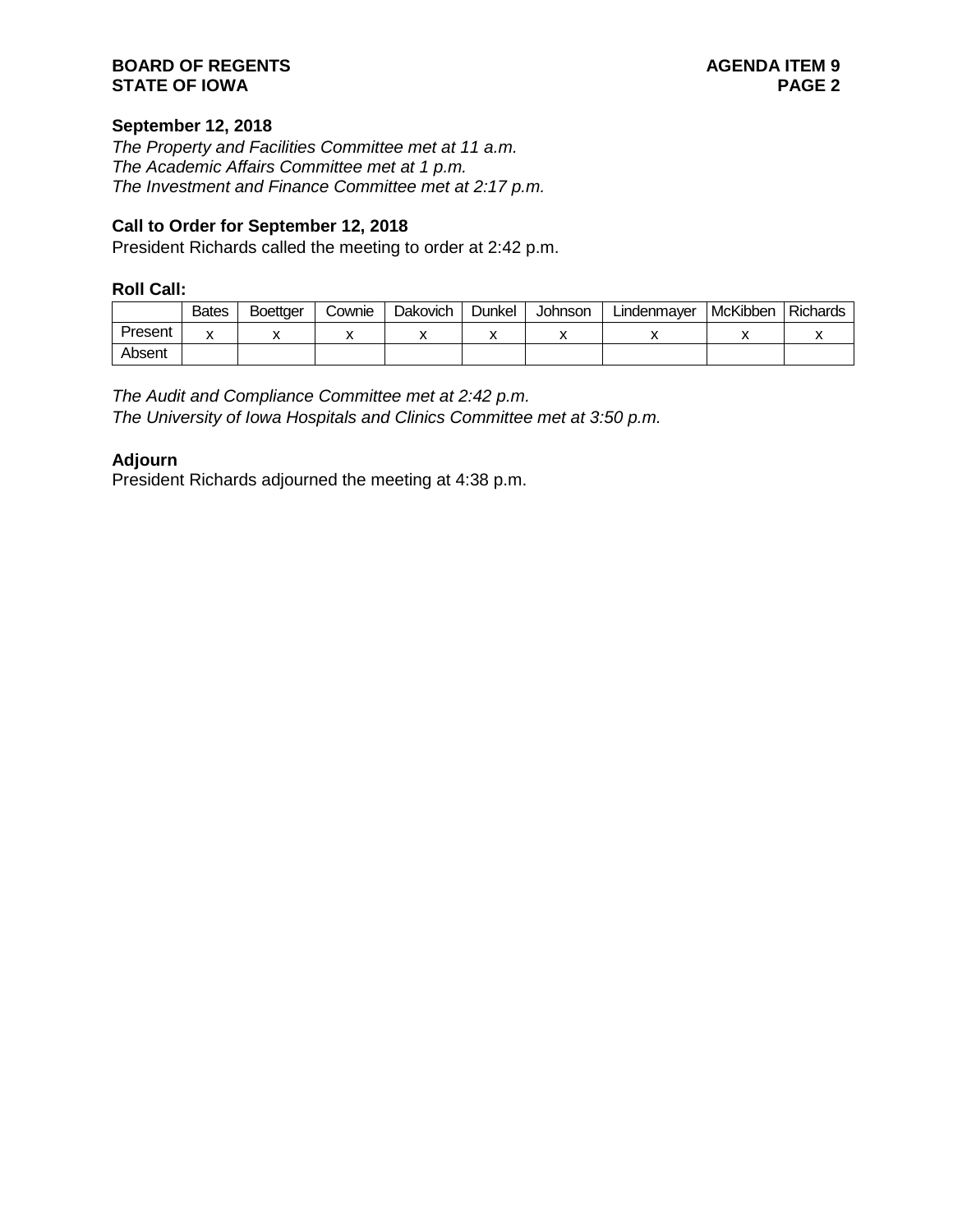### **Call to Order for September 13, 2018**

President Richards called the meeting to order at 9:20 a.m.

### **Roll Call:**

|         | <b>Bates</b> | Boettger | Cownie | <b>Dakovich</b> | Dunkel | <b>Johnson</b> | Lindenmayer | McKibben | <b>Richards</b> |
|---------|--------------|----------|--------|-----------------|--------|----------------|-------------|----------|-----------------|
| Present |              |          |        |                 |        |                |             |          |                 |
| Absent  |              |          |        |                 |        |                |             |          |                 |

President Richards recognized Iowa State Representative Mary Mascher, who was in attendance.

# **Public Comment**

President Richards noted that public comment on issues that come before the Board is an important part of the Board's deliberations and welcomed the following presenters:

- Cate Chenus, University of Iowa senior, spoke regarding the potential closing of the SUI Labor Center
- Bill Gerhard, President of the Iowa State Building and Construction Trades Council, spoke regarding the potential closing of the SUI Labor Center
- Michael Reyes, State Director (Iowa) of the League of United Latin American Citizens, spoke regarding the potential closing of the SUI Labor Center
- Daphney Daniel, SUI College of Law graduate, spoke regarding the potential closing of the SUI Labor Center
- Lucas DeSpain, United Auto Workers Region Four Director, spoke regard the potential closing of the SUI Labor Center
- Jennifer Sherer, director of the SUI Labor Center, spoke regarding that center's potential closing
- Elizabeth Weiss, lecturer at SUI, spoke regarding non-tenure track faculty pay
- Zachary Meyer, lecturer at SUI, spoke regarding non-tenure track faculty evaluation and institutional values
- Patrick Moran, lecturer at SUI, spoke regarding meetings with the College of Liberal Arts and Sciences and SUI central administration
- Ryan Hall, SUI student, spoke regarding the potential closing of the SUI Labor Center

The Board received the comments by GENERAL CONSENT.

# **Consent Agenda**

- $\checkmark$  MOVED by BATES, SECONDED by JOHNSON, to approve and receive the following CONSENT AGENDA items:
	- a) Minutes of August 1, 2018 Board Meeting
	- b) Proposed Policy Revision Chapter 1.4.H
	- c) Adoption of Amendments to Iowa Administrative Code Chapter 1.1
	- d) Personnel Appointments
	- e) Naming of Bargaining Team
	- f) Iowa Public Radio Board Reappointments
	- g) Annual Facilities Report Including FY 2020 Capital Request
	- h) Meeting of August 1, 2018 Property and Facilities Committee
	- i) Meeting of September 12, 2018 Property and Facilities Committee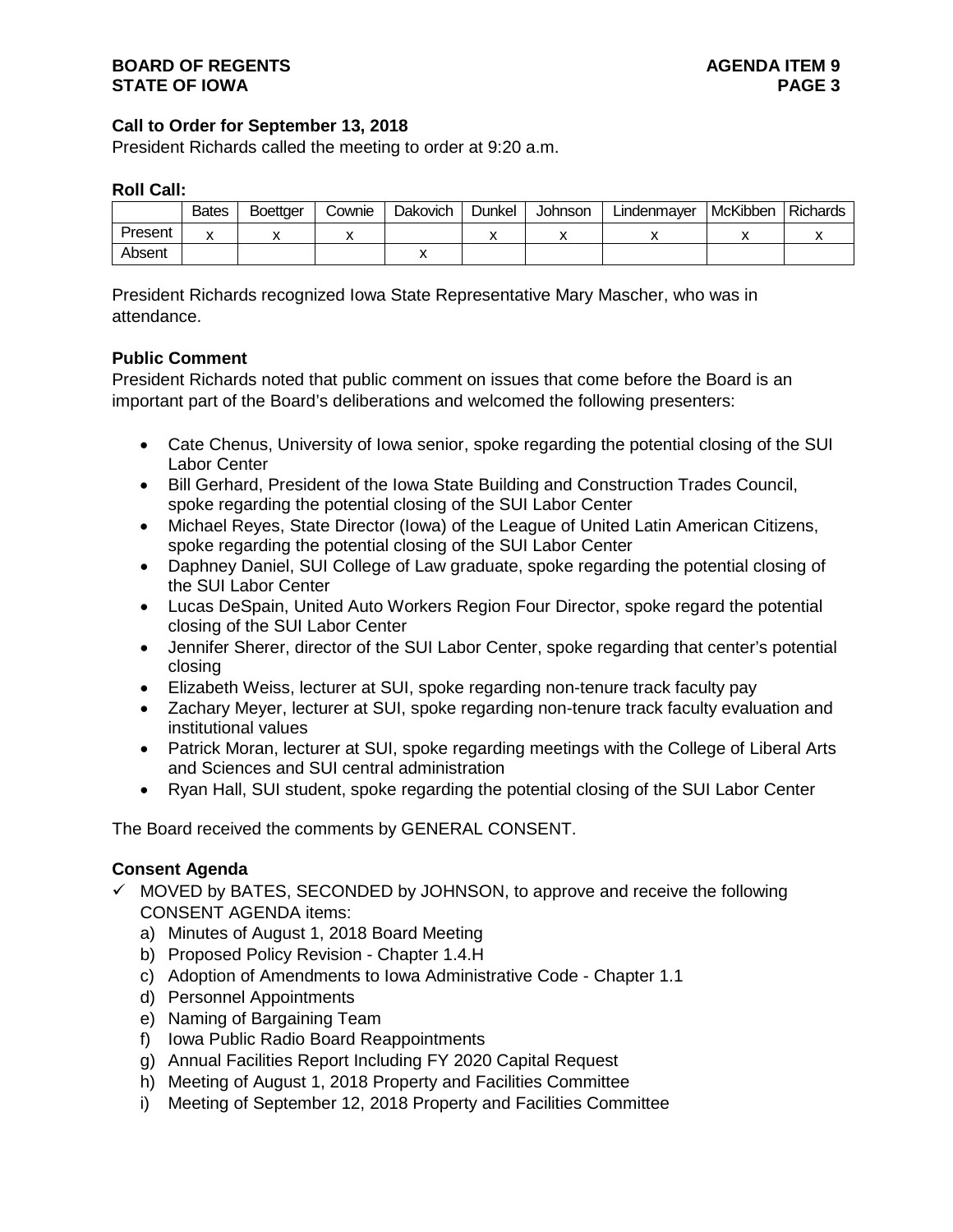- j) Meeting of September 12, 2018 Investment and Finance Committee
- k) Meeting of September 12, 2018 Academic Affairs Committee

|        | <b>Bates</b> | <b>Boettger</b> | Cownie | Dakovich | Dunkel | Johnson | Lindenmayer | McKibben | Richards |
|--------|--------------|-----------------|--------|----------|--------|---------|-------------|----------|----------|
| Ave    |              |                 |        |          |        |         |             |          |          |
| Absent |              |                 |        |          |        |         |             |          |          |

MOTION APPROVED by ROLL CALL.

#### **Board President Report**

President Richards read the following statement:

*Over the last several years, we have taken a comprehensive look at our public universities and their budgets, both on the expense and revenue sides.*

*As I have said numerous times, there are three segments to funding our universities properly: state appropriations, savings and reallocations, and tuition.*

*One thing that has become clear is, I believe strongly that we cannot continue to look at these three segments of funding individually. We must take a more holistic approach.*

*Instead of looking at the three funding areas as three separate entities, we need to look at them in terms of the total resources each of our universities need to operate effectively and efficiently. The combination of funding in those three areas must equal the total resources needed for a given year.*

*This is just smart budgeting practice. Finding the right mix of those three areas is the challenge, but in the end, we need to arrive at the total resources needed number.*

*Regarding state appropriations, we will discuss our FY 2020 request later in today's meeting.*

*With savings and reallocations, the universities are always finding new ways to achieve this important goal. Our universities have saved or reallocated more than \$125 million dollars in the last decade. The Board and our university presidents take this seriously, and our enterprise has made great strides in this area. We've done well, but we're not finished. This is a priority, and we must and will continue to do even more with savings and reallocations in the future. We have been and will continue to be good stewards of the resources we have.*

*Regarding tuition, at our November meeting, we intend to discuss a multi-year tuition model, with a baseline percentage increase for resident undergraduates for the next several years, starting with the 2019-20 academic year. Specifics on the potential ranges of tuition increases will come at that meeting; a formal first reading of tuition rates will come during calendar year 2019.*

*Our universities must have a level of funding that allows to them to keep providing the high-quality education that our students deserve and expect.*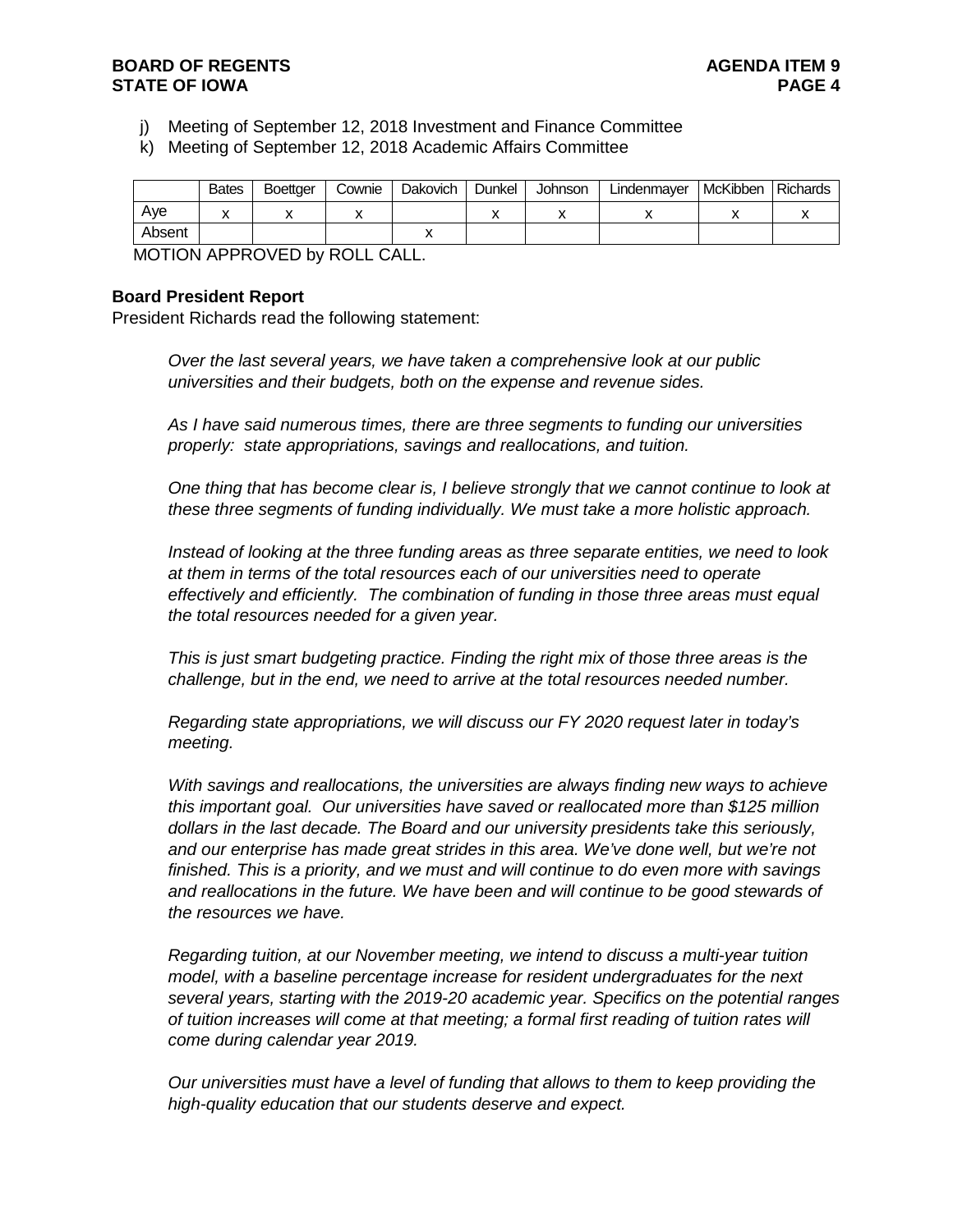*We must continue to move our universities forward. This requires resources, and we must be creative in leveraging all our assets to find ways to provide predictable, sustainable funding.*

We will continue to evaluate our progress, and I know that working together, we will *continue to have three of the best public universities in the nation.*

### **Reports from Institutional Heads**

President Harreld, President Wintersteen, President Nook and Superintendent Gettel gave reports on recent activities at their respective institutions.

Regent McKibben commended President Harreld for his work with faculty groups and the Transparent Inclusive Efficiency Review (TIER). Regent Boettger thanked President Harreld for reminding the Board of its core mission of student success.

Regent McKibben thanked President Wintersteen for adhering to the TIER initiative and for advocating for the ISU veterinary diagnostic laboratory project. He also remarked that the universities have done their part and that it was time for the legislature to do its part with regard to funding. Regent Boettger asked about student housing at Iowa State. President Wintersteen noted that ISU residence halls have "done very well" in serving the student body this year.

Regent Johnson asked President Nook about how he plans to increase enrollment at UNI. President Nook spoke to UNI's recruiting efforts.

The Board received the comments by GENERAL CONSENT.

### **Presentation: Freedom of Expression at Colleges and Universities**

President Richards noted that the faculty presentation would be moved to another meeting.

# **FY 2020 Operating and Other Appropriations Request**

Board of Regents Policy and Operations Officer Brad Berg presented the FY 2020 Operating and Other Appropriations Request.

- $\checkmark$  MOVED by COWNIE, SECONDED by BOETTGER, to:
	- Approve the identified operating and other appropriations requests for FY 2020 totaling \$628.42 million.
	- Authorize actions by designated Regent staff to seek collaboration and partnerships between Regent institutions and other sectors of state government. The Regent legislative efforts are an integral part in successfully receiving requested funding.

|        | <b>Bates</b> | <b>Boettger</b> | Cownie | Dakovich | Dunkel | Johnson | Lindenmayer | McKibben | <b>Richards</b> |
|--------|--------------|-----------------|--------|----------|--------|---------|-------------|----------|-----------------|
| Ave    |              |                 |        |          |        |         |             |          |                 |
| Absent |              |                 |        |          |        |         |             |          |                 |

MOTION APPROVED by ROLL CALL.